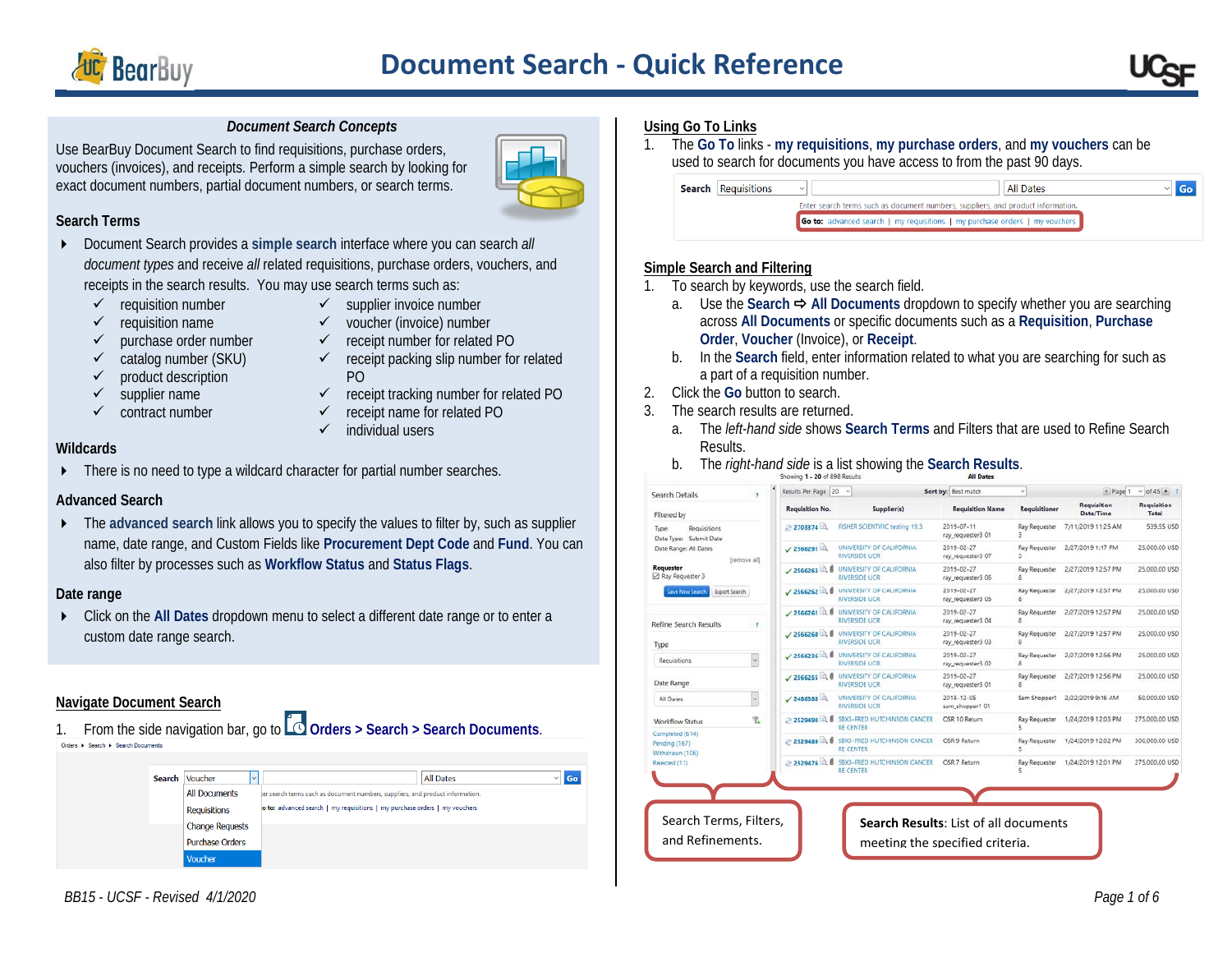



- TIP: If a paperclip icon **U** appears next to the document number in the search results, this indicates there are attachments within the document. Click on the icon to view the attached documents.
- 4. Use the **Refine Search Results** options to filter by criteria such as *Date Range*, *Supplier*, *Requester,* or *Workflow* status.
	- a. To select a single value to filter, click on the link or select a value from a dropdown.
	- b. To select *multiple values* for a desired filter, click the **filter** icon.
		- i. Select the desired values by checking the box next to the corresponding value and then click the **Save** button
	- To filter by values in the custom fields section, click on a value to filter by, such as the Accounting Code Department ID. A pop-up window appears. Enter the value you would like to filter search results by. Click the **Save** button.

| Department ID | <b>Is Exactly</b><br>۰ | Select from profile values | Add another Department ID |
|---------------|------------------------|----------------------------|---------------------------|
|---------------|------------------------|----------------------------|---------------------------|

5. The Search Results are updated.

# **Navigate Document Search → Advanced Search**

- 1. From the side navigation bar, go to **Orders > Search > Search Documents**.
- 2. Select the **advanced search** link.

Go to: advanced search | my requisitions | my purchase orders | my vouchers

3. **Advanced Search** displays.



- 4. The **Search Criteria for** dropdown menu lists All Documents, Requisition, Purchase Order, Voucher, and Receipt.
	- a. For each selection change, the advanced search fields will change to those relevant for the document type being searched.
	- b. For instance, when **Voucher** is selected, the **Workflow Statuses** specific to voucher approval are displayed.
- 5. At the bottom of the **Advanced Search** page, there are multiple selections for the various **Custom Fields** such as Fund, Project, and Procurement Dept. Use this feature to select one or more **Custom Fields** values helpful for your search.
- 6. Click the **Search** button to search.

# **Remembering My Last Document Search**

- Document Search remembers what type of search you last ran whether it was simple or advanced and what the document type you looked for.
- After running a search, the next time you navigate to Document Search, you will immediately be taken to the same page from which you last ran a search.
- Document Search does not remember the values or criteria you last searched for.

# **Basic Document Search Examples**

Below are two examples of different document searches you may be interested in running in Advanced Search.

# **View all Requisitions for a Procurement Dept Code and User from the past 30 days**

- 1. In the Search **→** All Documents dropdown list, select Requisition. The search filters for an advanced requisition search display.
- 2. To search by a specific **Procurement Department**, scroll down to **Custom Fields**. In **Procurement Dept**, select **Is Exactly** from the dropdown menu (if not already specified), and then enter the **Procurement Dept** value. You can also specify a partial number or a range.
- 3. Click the **Search** button to search. The search results display.
- 4. To filter the search results by a date range, go to Refine Search Results **→** Date **Range**. From the dropdown, select the desired range such as **Days – Last 30 days** or a **Custom Date Range** to specify exact dates.
- 5. To filter by a user such as the Requester, click on the name of the user.
	- a. To select multiple users, click the **filter** icon. A pop-up displays all the criteria you can filter by. In this case, place a checkbox next to the users to filter by.
- 6. The search results show all requisitions in the last 30 days for the desired **Procurement Dept** and user.
- 7. To access a requisition from the search results, click the requisition number.

# **View Vouchers with unresolved Match Exceptions for my Procurement Dept Code**

- 1. In the Search **→ All Documents** dropdown list, select Voucher. The search filters for an advanced voucher search display.
- 2. To search by a specific **Procurement Department**, scroll down to **Custom Fields**. In **Procurement Dept**, specify **Is Exactly** from the dropdown menu (if not already specified), and then enter the **Procurement Dept** value. You can also select from your profile values, if any.
- 3. Click the **Search** button to search. The search results display.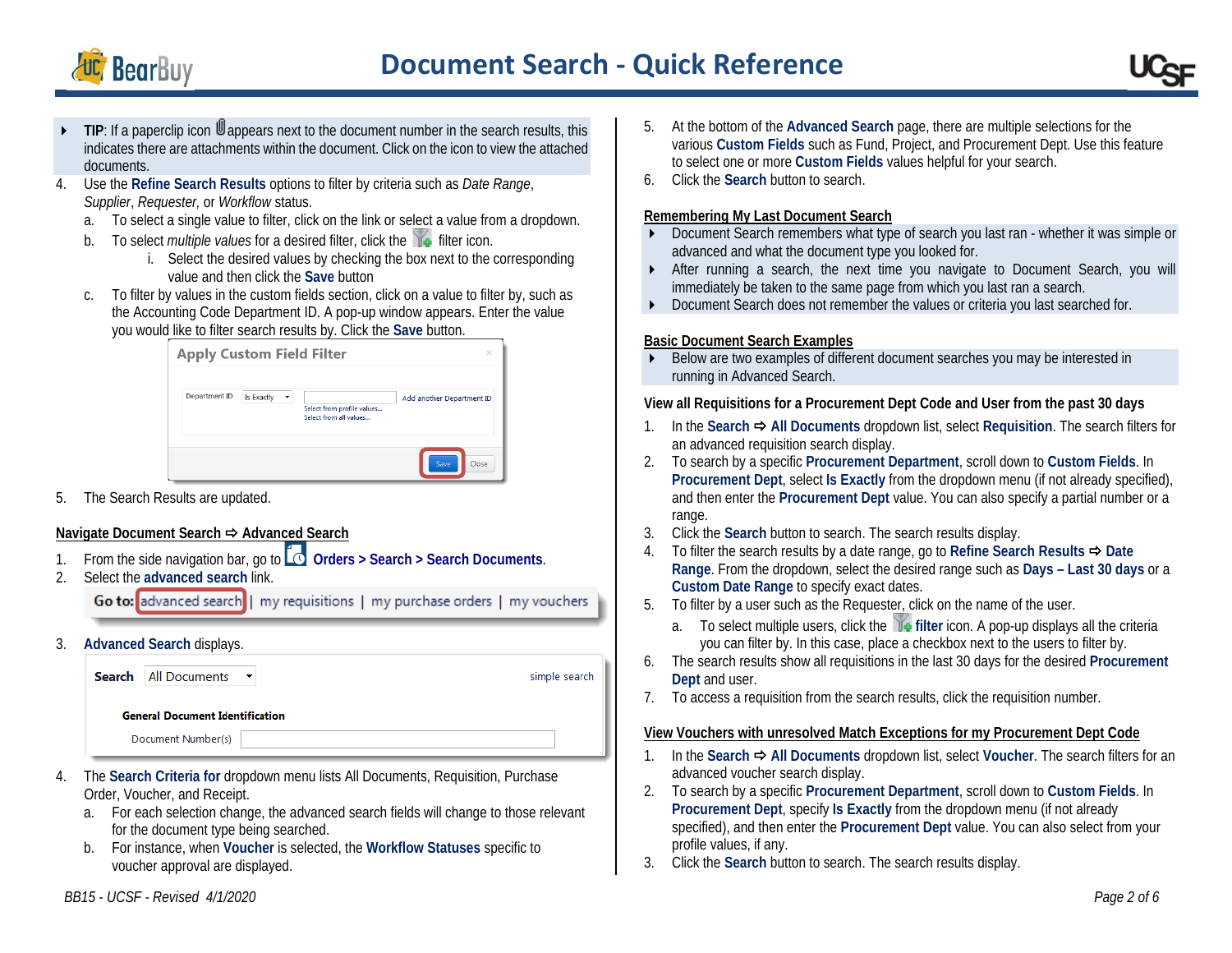

# **Document Search - Quick Reference**

ALL P

- 4. Under **Refine Search Results**, browse to **Current Workflow Step**.
- 5. Under **Current Workflow Step** click **Match Exceptions**.
	- a. The number in parentheses is the number of vouchers in the Match Exception workflow step.
	- b. If *Match Exceptions* is not shown click the **[more]** link (if available) to expand the choices. If *Match Exceptions* is still not shown after clicking **[more]**, there are no Match Exceptions to be resolved.
- 6. To open the voucher you want, click the **Voucher No.** in the results.

# **Navigating between Documents from Search Results**

- When viewing a document from the Document Search results, you can navigate to other documents within your search results without returning to the search results list.
- 1. From the Document Search results list, click on a document number.
- 2. Text and buttons appear at the top of the document.

|                          | Orders ▶ Search ▶ Search Documents ▶ Summary - Supplier Invoice No. 1320759-0 (Doc. No. 59003014) |  |
|--------------------------|---------------------------------------------------------------------------------------------------|--|
| <b>K</b> Back to Results | 1 of 225 Results $\bullet$ $\bullet$ $\bullet$ $\bullet$                                          |  |

| K Back to Results     | 1 of 225 Results $\blacktriangledown$ $\blacktriangledown$ $\blacktriangledown$ $\blacktriangledown$ $\blacktriangledown$ |                      |                                 |  |           |
|-----------------------|---------------------------------------------------------------------------------------------------------------------------|----------------------|---------------------------------|--|-----------|
| <b>Voucher Number</b> | 59003014                                                                                                                  | Supplier Account No. | <b>Available Actions Assign</b> |  |           |
| Supplier Invoice No.  | 1320759-0                                                                                                                 |                      |                                 |  |           |
| Supplier Name         | <b>BLAISDELL'S BUSINESS</b><br><b>PRODUCTS</b>                                                                            |                      |                                 |  |           |
|                       | .                                                                                                                         | $-1$                 | .                               |  | $\cdot$ . |

- a. A count of search results displays. Click the arrows next to the number of results to navigate to the previous  $\left\langle \right\rangle$  or next  $\left\langle \right\rangle$  document from the search results list.
- b. To skip between documents from the search results list, click on the number of results or the down arrow  $\blacktriangleright$  to open a dropdown menu. Then click on a document number to view the document.

| 1 of 225 Results $\blacktriangleright$ |      |
|----------------------------------------|------|
| 59003014                               | blie |
| 59002946                               |      |
| 59002891                               |      |

c. To return to the full listing of your search results, click the **Back to Results** link at the far left side of the bar.

#### **Export Results**

- Search results are exported into CSV files.
- 1. From the results of a **Document Search**, click the **Export Search** button.

| <b>Search Details</b><br>?                                                                                                            | $\blacktriangleleft$<br>Results Per Page<br>$20 \sim$ |                                |                                                          | Sort by: Best match    |  |
|---------------------------------------------------------------------------------------------------------------------------------------|-------------------------------------------------------|--------------------------------|----------------------------------------------------------|------------------------|--|
| <b>Filtered by</b>                                                                                                                    | Voucher No.                                           | <b>Supplier Invoice</b><br>No. | <b>Supplier Name</b>                                     | PO No.                 |  |
| Voucher<br>Type:<br>Date Type: Voucher Creation Date<br>(System)<br>All Dates<br>Date<br>Range:                                       | 2 59003014                                            | 1320759-0                      | <b>BLAISDELL'S</b><br><b>BUSINESS</b><br><b>PRODUCTS</b> | B00004479C<br>b        |  |
| <b>Iremove all1</b><br><b>Current Workflow Step</b><br><b>Match Exceptions</b><br>✓<br><b>Save New Search</b><br><b>Export Search</b> | ● 59002946                                            | retetret                       | <b>VWR</b><br><b>INTERNATIONAL.</b><br>INC.              | B00004440C<br><b>b</b> |  |

2. The **Document Search Export** window appears. Enter your **File Name** and optionally a **Description**.

| <b>Request Export</b>   |                                      |
|-------------------------|--------------------------------------|
| <b>File Name</b>        |                                      |
| Description             |                                      |
|                         |                                      |
|                         | i<br>expand   clear                  |
| Request Export Template | <b>Screen Export</b><br>$\checkmark$ |
|                         | <b>Submit Request</b><br>Close       |

- 3. Select an available **Export Template**:
	- a. **Screen Export** contains only the information shown on the results screen.
	- b. **Transaction Export** contains one or more files with many detailed fields of the transaction such as the product, accounting code details, and form fields.
	- c. **Full Export** contains extensive information on orders. This should only be used by advanced users well versed in data manipulation to fully optimize this report. This option is only available for requisitions and Purchase Orders searches.
- For an **All Documents** search, only **Screen Export** is available as an export option.
- Exports will only be allowed for results of 50,000 or less. For searches that return more than 50,000 matches, the export option will not be available.
- 4. Click the **Submit** button.
- 5. The Request confirmation box appears.
	- a. To view your export, click the **Go To Page: Download Export Files** button.
	- b. To view your export later, click the **Close** button.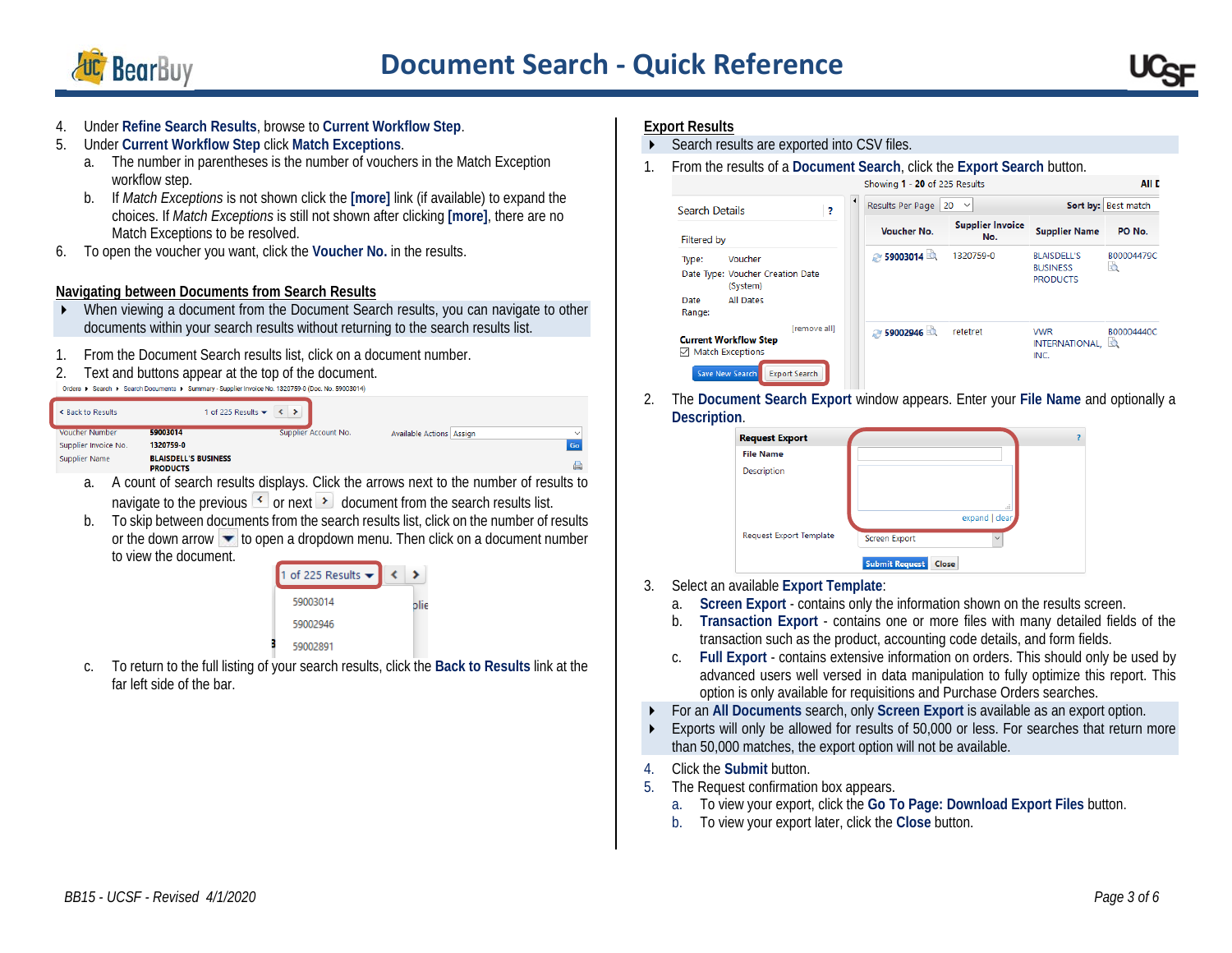

# **Request Submitted**

The export request has been successfully submitted.

- Pending and completed exports are available in:
- Orders > Search > Download Export Files

Note: The time required to complete this export request depends upon the size of the request as well as the size and number of other pending requests.

#### Go to Page: Download Export Files Close

- An email notification can be generated when the requested export file is available for download. To receive this notification, enable the **Search Result Export Confirmation** email notification in your Profile's Notificaton Preferences.
- **Please see the** *Updating Your Profile* and Settings Quick Reference Guide for instructions on updating email preferences.
- The email will contain a link to the document search exports page where the file can be downloaded.
- 6. If you do not use the **Go To Page: Download Export Files** button to find your exports immediately, you can find them later using the BearBuy menus. From the side navigation

bar, go to **Orders > Search > Download Export Files** to find your completed export.

| <u>UNCES SCONTINE DUWINUOU EXPUILMENTS</u>                             |             |                    |                                                                                                                                                                                                                                                                                                                                                                                                              |                             |                              |                                       |   |
|------------------------------------------------------------------------|-------------|--------------------|--------------------------------------------------------------------------------------------------------------------------------------------------------------------------------------------------------------------------------------------------------------------------------------------------------------------------------------------------------------------------------------------------------------|-----------------------------|------------------------------|---------------------------------------|---|
| <b>Download Exports</b> Recurring Exports                              |             |                    |                                                                                                                                                                                                                                                                                                                                                                                                              |                             |                              |                                       |   |
|                                                                        |             |                    |                                                                                                                                                                                                                                                                                                                                                                                                              |                             |                              |                                       |   |
| <b>Notification Preferences</b><br>$\mathbb H$ Click to filter exports |             |                    | Exports with a status of 'Complete' are available to be downloaded. Exports with a status of 'Pending' are currently being queued by the system. The<br>amount of time it takes to generate an export file will vary based on the amount of data being exported.<br>If you would like to receive a notification when your export is ready, make sure 'Search Result Export Confirmation' is selected in your |                             |                              | <b>Remove Selected</b>                |   |
| Results Per Page 20 $\sim$                                             |             |                    |                                                                                                                                                                                                                                                                                                                                                                                                              | <b>Results found: 1</b>     |                              | $\parallel$ Page 1 of 1 $\parallel$ ? |   |
| <b>File Name</b>                                                       | $\triangle$ | <b>Description</b> | <b>Request Date /</b><br>$\overline{\phantom{0}}$<br>$\triangle$<br>Time                                                                                                                                                                                                                                                                                                                                     | Expiration Date $\triangle$ | Export File Size $\triangle$ | <b>Export Status</b><br>$\triangle$   | ┍ |
| test.zip                                                               |             |                    | 3/23/2020 7:40 AM                                                                                                                                                                                                                                                                                                                                                                                            | 3/30/2020                   | 5.0 KBytes                   | Completed                             |   |

- 7. Once the file has been exported, the **File Name** column will update as a link with a **.zip** extension.
- 8. Click the name link and the file will download to your computer. Within the **.zip file** will be a CSV file(s) with the name of your file export.

#### **Save a Search**

- Searches may be saved for future use. Saving a search provides a way to specify the conditions or parameters of how you would like to search by and save that to your private Personal Search folder.
- 2. From the results of a **Document Search**, click the **Save New Search** button.
- 3. The **Add to Saved Searches** pop-up displays.
- 4. In **Step 1: Edit Saved Document Search Details**; provide a name that is meaningful to you in the **Document Search Nickname**.
	- a. Optionally, click the **Add Description** link to specify a description of the saved search.

**Add to Saved Searches** 

|          |                | <b>Step 1: Edit Saved Document Search Details</b>                                  |                      |                                                                                                                                                                                                                                                          |  |
|----------|----------------|------------------------------------------------------------------------------------|----------------------|----------------------------------------------------------------------------------------------------------------------------------------------------------------------------------------------------------------------------------------------------------|--|
|          |                | Nickname <sup>*</sup>                                                              | <b>Paid Vouchers</b> |                                                                                                                                                                                                                                                          |  |
|          |                | > Add Description                                                                  |                      |                                                                                                                                                                                                                                                          |  |
|          |                | <b>Step 2: Select Destination Folder</b>                                           |                      |                                                                                                                                                                                                                                                          |  |
|          |                |                                                                                    |                      | Add New $\blacktriangledown$                                                                                                                                                                                                                             |  |
|          |                | Personal<br>You have no personal searches.                                         |                      |                                                                                                                                                                                                                                                          |  |
| 5.       | a.<br>b.       | folders for your Searches, click the Add New dropdown link.<br>of selected folder. |                      | In Step 2: Select Destination Folder; select the folder to save the search.<br>If you do not have any Personal folders or would like to create additional Personal<br>Depending on your preference, select either Top level personal folder or Subfolder |  |
|          |                | <b>Step 2: Select Destination Folder</b>                                           |                      |                                                                                                                                                                                                                                                          |  |
|          |                |                                                                                    |                      | Add New $\blacktriangledown$                                                                                                                                                                                                                             |  |
|          |                | Personal<br>You have no personal searches.                                         |                      | Top level personal folder<br>Subfolder of selected folder                                                                                                                                                                                                |  |
|          | $\mathsf{C}$ . | created to store your saved search.                                                |                      | The Create New Personal Searches Folder pop-up displays. Enter in a Name and<br>optionally a Description, then click the Save button. A new folder or subfolder is                                                                                       |  |
| 6.<br>7. |                |                                                                                    |                      | In the Add to Saved Searches window, click the Save button to confirm saving the search.<br>A confirmation of your saved search appears. Click the Close button.                                                                                         |  |
| 8.       |                |                                                                                    |                      | To access a saved search, go to <b>Q Orders</b> > Search > View Saved Searches.                                                                                                                                                                          |  |

a. Select the folder that contains your desired saved search from the left panel, if not already selected.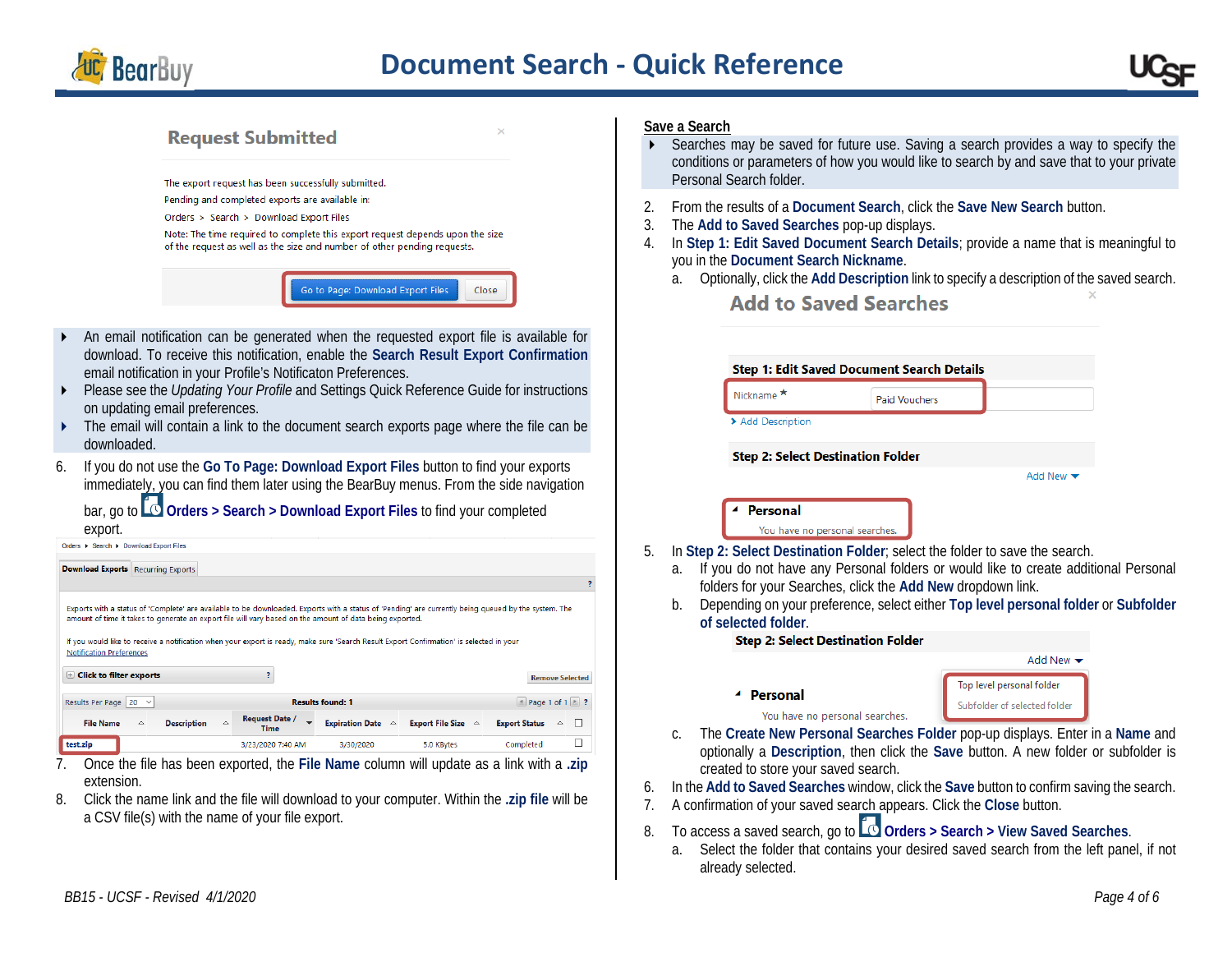

# **Document Search - Quick Reference**

- b. Click the **Go** button to run the search and the results appear on the page.
- c. Click the **Export** button to export the search to a .zip file.

| Add New -                  | <b>My Saved Searches</b> | Folder Actions + ?             |
|----------------------------|--------------------------|--------------------------------|
| Expand All<br>Collapse All |                          | Actions for Selected Favorites |
| <b>Personal</b>            |                          | $\Box$                         |
| My Saved Searches          | <b>Paid Vouchers</b>     | Add Shortcut Export Co D       |
| - Shared                   |                          | Edit   Move   Copy   Delete    |

- 9. Optionally, add a shortcut to the main document search page by clicking the **Add Shortcut** button.
	- a. The shortcut will appear in the Saved Searches Shortcuts box below the main Document Search box.

| Saved Searches Shortcuts |  | Search Voucher | All Dates                                                                        |  |
|--------------------------|--|----------------|----------------------------------------------------------------------------------|--|
| venort                   |  |                | Enter search terms such as document numbers, suppliers, and product information. |  |
|                          |  |                | Go to: advanced search   my requisitions   my purchase orders   my vouchers      |  |

b. To remove the shortcut, go back to **View Saved Searches** and click **Remove Shortcut** the **Remove Shortcut** button for the corresponding saved search.

# **Edit, Move/Copy, or Delete a Saved Search**

- 10. To change the name or description for a saved search, go to **O** Orders > Search > View **Saved Searches**.
	- a. Find the saved search to edit. Click the corresponding **edit** link.
	- b. The **Edit Searches** pop-up window displays. Edit the name and/or description of the saved search.
	- c. Click the **Submit** button to save any changes made.
- 1. To Move or Copy a saved search to another saved search folder, go to **View Saved Searches**.
	- a. Find the desired saved search. Click the corresponding **move/copy** link.
	- b. Select the **Destination Folder** to copy or move the saved search to.
	- c. Click the **move** or **copy** button depending on the action you want to take on the saved search.
	- d. A confirmation of your move/copy appears. Click the **Close** button.
- 2. To delete a saved search, go to **View Saved Searches**.
	- a. Find the saved search to delete. Click the corresponding **delete** link.
	- b. Click the **OK** button to confirm the deletion of the saved search.
- The edit, move, copy, and delete actions above can be applied to multiple saved searches by using the corresponding checkboxes next to each saved search and the **edit | move/copy | delete** links at the top of the saved searches list.

# **Recurring Export**

- Search exports can be scheduled to run automatically on a **weekly** or **monthly basis**.
- Only searches using the date criteria **Last Week** or **Last Month** can be set to recur.
- 1. From the results of a **Document Search** that used **Last Week** or **Last Month** as the date criteria, click the **Save Search** button.
- ▶ Weeks are defined as Sunday-Saturday.
- Months are defined as the 1st of the month to the last day of the month.
- 2. The **Add to Saved Searches** pop-up displays.
- 3. In **Step 1: Edit Saved Document Search Details**; provide a name that is meaningful to you in the **Document Search Nickname**.
	- a. Optionally, click the **Add Description** link to specify a description of the saved search.
- 4. In **Step 2: Select Destination Folder**; select the folder where you would like to save the search.
- 5. In **Step 3: Would you like to create a recurring export?** Check the **Create Recurring Export** checkbox.
	- a. Choose the **Export Type** from the dropdown list.
	- b. The interval that the export will run (weekly or monthly) displays.
- 6. Click the **Save** button to confirm the changes in the **Add to Saved Searches** pop-up.

| Last Month's POs - Recurring<br>Add New ~            |
|------------------------------------------------------|
|                                                      |
|                                                      |
|                                                      |
|                                                      |
|                                                      |
|                                                      |
|                                                      |
|                                                      |
|                                                      |
|                                                      |
|                                                      |
|                                                      |
|                                                      |
|                                                      |
| Step 3: Would you like to create a recurring export? |

- Recurring extracts run after the time interval has passed.
- Weekly extracts are estimated to be available by Monday of the following week.
- $\blacktriangleright$  Monthly extracts are estimated to be available by the 2<sup>nd</sup> of the following month.